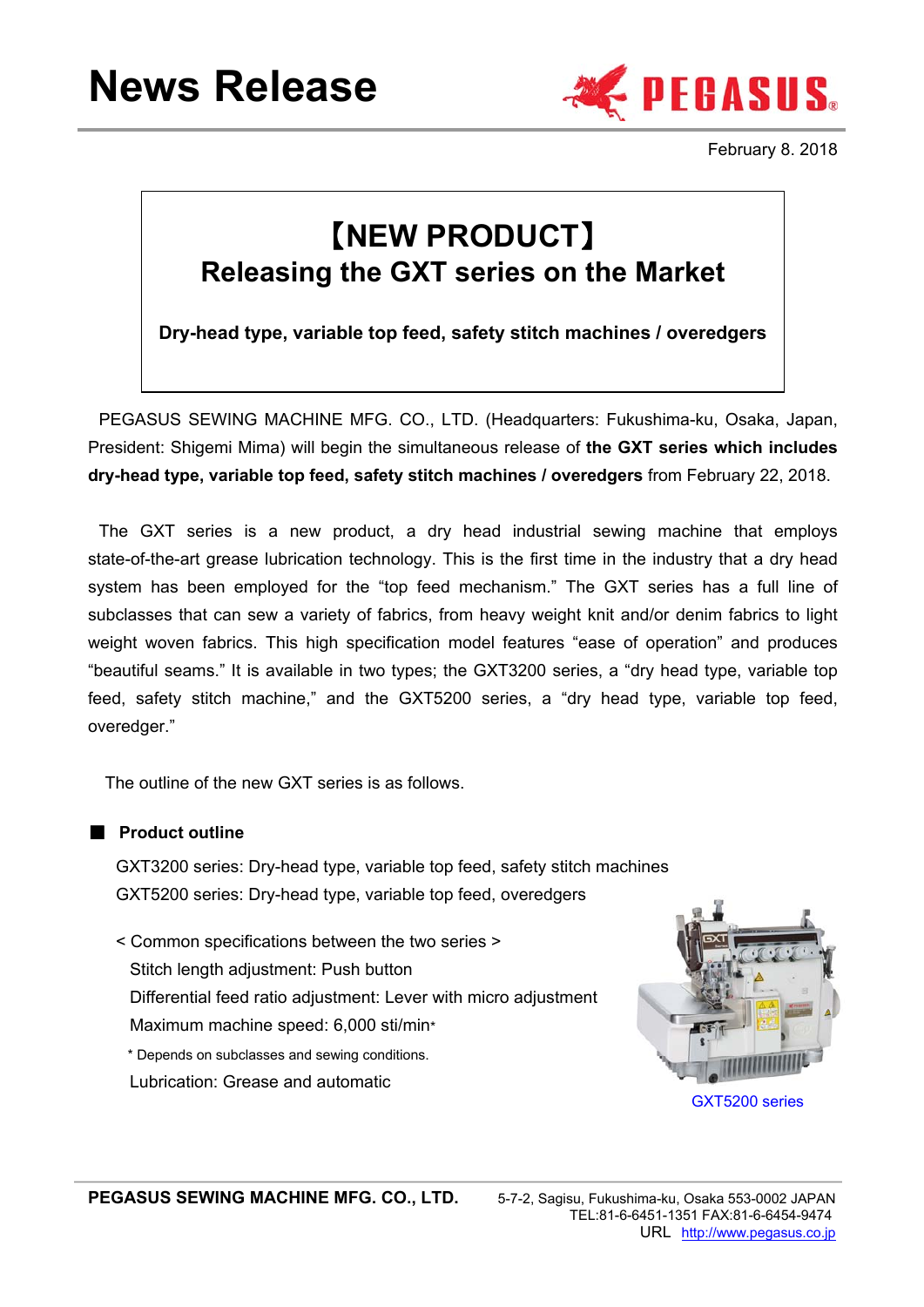

## ■ **Main features**

#### \***State-of-the-art grease lubrication technology**

- ・State-of-the-art grease lubrication technology has been employed for the "needle bar mechanism", "upper looper mechanism" and "top feed mechanism". A dry-head type machine protects your important sewn products against oil stains. The dry head system has been employed for the "top feed mechanism" for the first time in the industry.
- ・A dry-head type machine reaches a maximum machine speed of 6,000 sti/min\*.The machine that contributes to increases in production. \*Depends on subclasses and sewing conditions





#### \***High quality products achieved**

・The top and bottom feed dogs feed the fabric accurately, producing high-quality products with no plyshift and/or twist. We achieved a top feed pressure lower than on the conventional machines, by reviewing the top feed mechanism. Jumping problems do not occur with this lower top feed pressure.

\*Soft Touch Specs (GXT-S series only)

- ・Thanks to the newly-shaped needle thread take-up (included as standard on subclasses –M03), properly-tightened and excellently finished seams are achieved, with low needle thread tension. On safety stitch machines, a combination of the double chainstitch thread take-up and the needle plate produces soft stitches, called balloon stitches.
- ・The GXT series sews various fabrics and sewn products, such as knit fabrics, woven fabrics, etc., by changing the position of the presser arm shaft. In addition, this series includes many subclasses, responding to a wide range of applications (some parts should be replaced).
- ・The presser foot can be floated slightly above the fabric during sewing, in accordance with the features of the fabric. This feature prevents seam jamming, fabric twisting and fabric damage caused by the feed dog, producing high quality products.